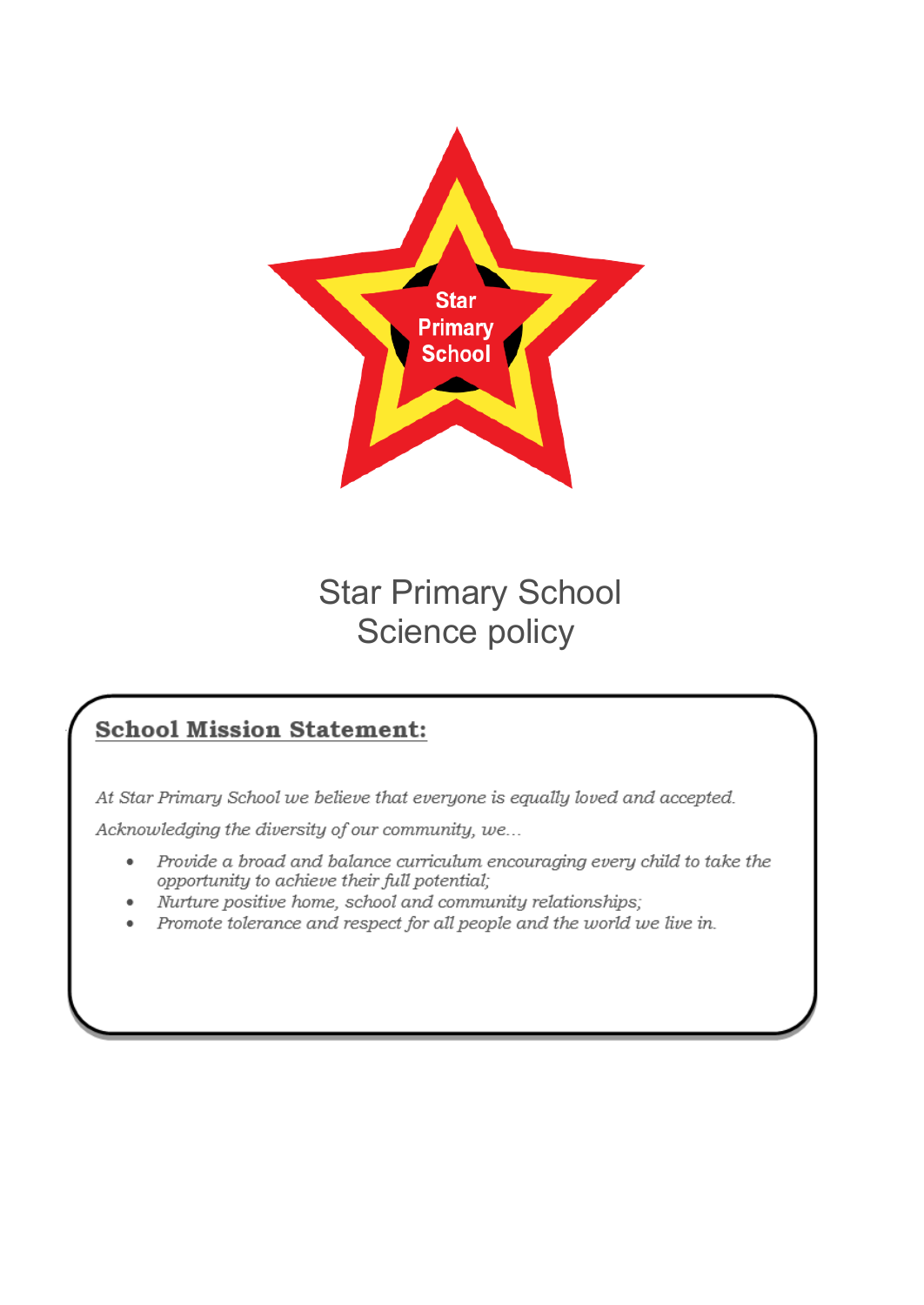# **Science Policy**



#### **Intent**

We have high expectations and promote a love for Science through our rights based topic curriculum. Children develop and use a range of life important and transferable science skills including observing, planning and investigating. They question the world around them to become conscientious and independent scientific learners.

We strive for our pupils to acquire skills, knowledge and conceptual understanding which will support them to think scientifically, gain an understanding of scientific processes, as well as an understanding of Science in everyday life.

We use the National Curriculum alongside our progressive curriculum to ensure that substantive knowledge and disciplinary skills are taught simultaneously. Topics focus on current phenomena promoting global citizenship, enhancing engagement, enthusiasm and an independent drive for scientific learning; preparing our children to be future scientific leaders.

At Star, our children are encouraged to achieve their potential and progress with confidence to the next phase of their scientific education through our robust curriculum.

- A progressive approach to teaching ensures that lessons build on prior learning so by the time children leave KS2 they have a more sophisticated understanding of working scientifically; interwoven through the specific disciplines of biology, chemistry and physics.
- Lessons promote a sense of intrigue of the world around them through the five types of enquiry (observing over time; identifying, classifying and grouping; pattern seeking; comparative and fair testing; and problem solving). We encourage pupils to lead the learning and make independent discoveries through safe scientific enquiry.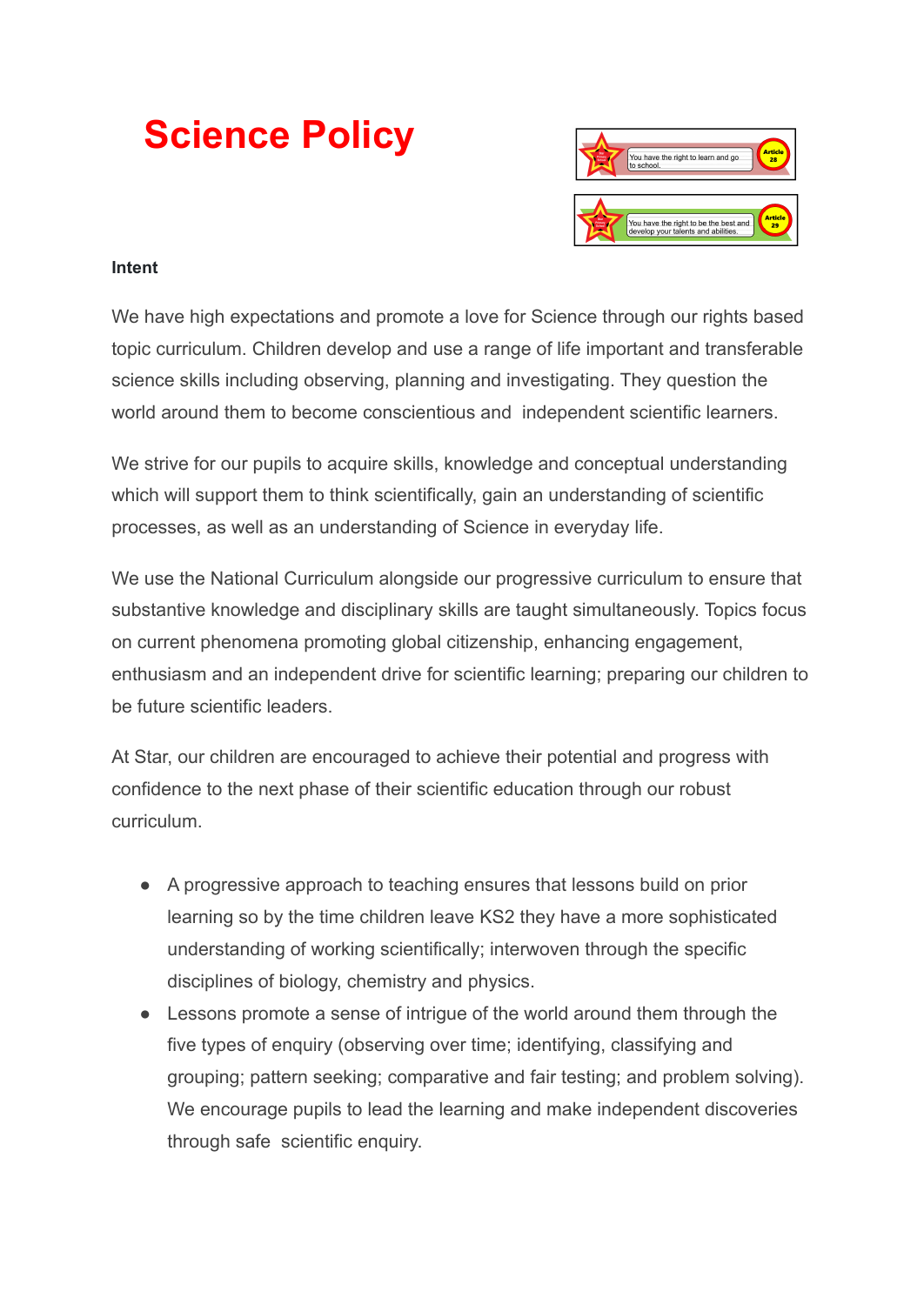- The science team provides specialist CPD which drives quality first teaching, resulting in children embarking on exciting and scientific learning journeys.
- Children know and are able to use the processes of collecting, presenting (observational drawings and scientific diagrams) and analysing their findings (keys bar charts and tables)
- Children can read, recognise and make sense of technical terminology enabling them to articulate concepts clearly and precisely.
- Children develop their reading skills in science through high quality texts which link closely to the National Curriculum outcomes as well as our science strands.
- Our Science Ambassadors and Eco Warriors drive a passion for Science across the school.

#### **Impact**

Pupils leave our school as confident scientists; conscientious in their questioning and dynamic thinkers. Children know what science is and the power it has to help us find the truth about our ever-changing planet. Pupils are motivated in science lessons and demonstrate a sound understanding of concepts. Our topics are current, relevant and stimulate pupils to consider the world in which they live as well as their impact on the wider environment around them. The impact and quality of our science curriculum is evidenced from our 'Gilt award' in the nationally recognised 'Primary Science Quality Mark.'

#### **Role and Responsibilities:**

#### *The subject leader is responsible for:*

- Maintaining a 'Gilt' standard of teaching and learning as per the Primary Science Quality Mark.
- Reviewing changes to the national curriculum and advising on their implementation.
- Communicating developments in the subject to all teaching staff.
- Advising on the contribution of science to other curriculum areas, including cross-curricular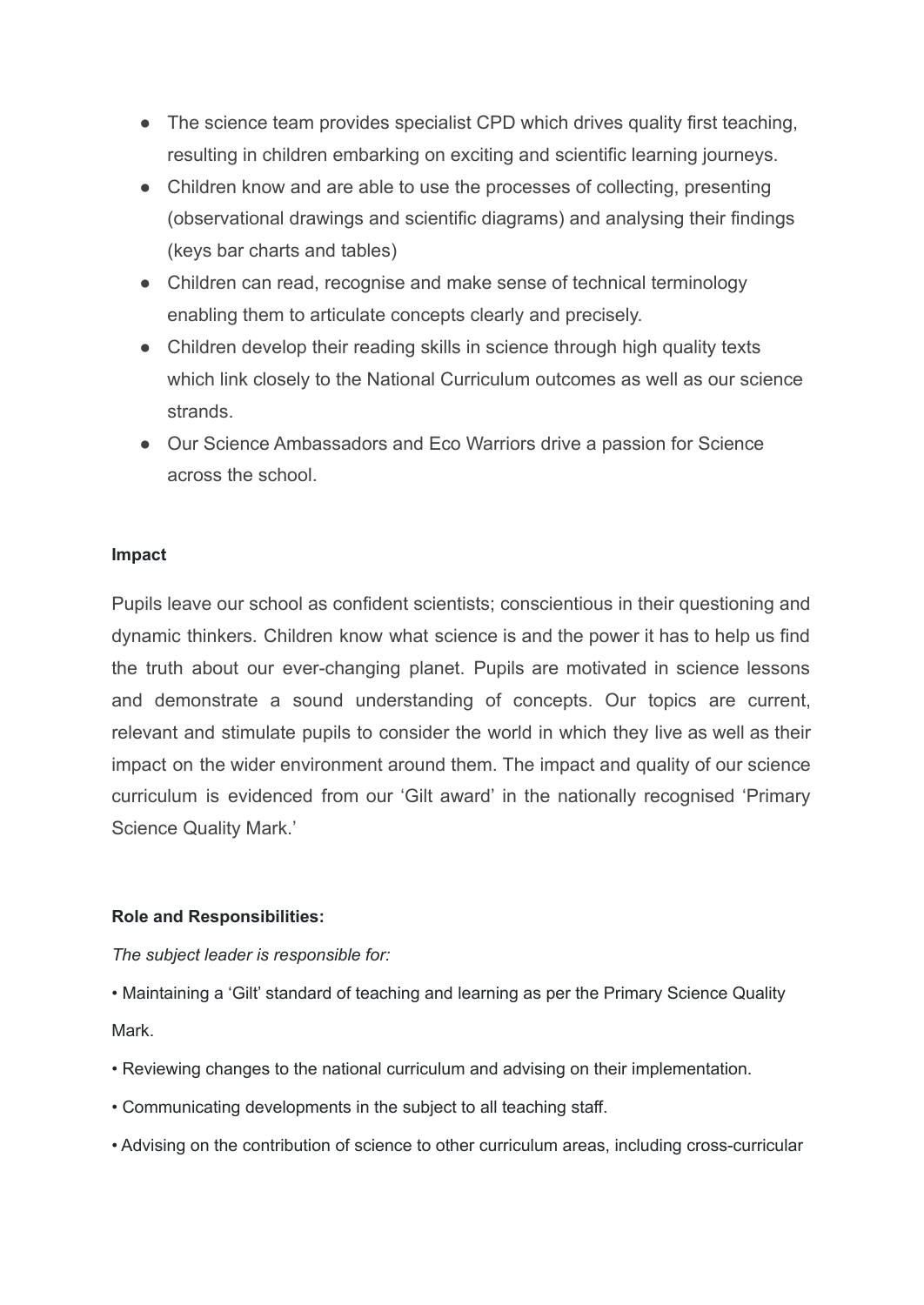and extracurricular activities.

• Monitoring the learning and teaching of science, providing support for staff where necessary.

• Encouraging staff to provide effective learning opportunities for pupils.

• Helping to develop colleagues' expertise in the subject.

• Organising the deployment of resources and carrying out an annual audit of all science resources.

- Liaising with teachers across all phases
- Leading staff meetings and providing staff members with the appropriate training.
- Organising, providing and monitoring CPD opportunities in the subject.
- Ensuring common standards are met for recording and assessment.
- Collating assessment data and setting new priorities for development of science in subsequent years.
- Ensuring the science policy is reviewed annually.

#### *The classroom teacher is responsible for:*

• Acting in accordance with Star Primary School Science Policy, ensuring that lessons are taught in line with the school's risk assessment guidance at all times.

- Liaising with the science team about key topics, resources and supporting individual pupils.
- Ensuring that all of the relevant statutory content is covered within the school year.
- Monitoring the progress of pupils in their class and reporting this on a half termly basis.
- Reporting any concerns regarding the teaching of the subject to the subject leader or the senior leadership team (SLT) lead.
- Undertaking any training that is necessary in order to effectively teach the subject.

#### **Curriculum:**

In the Early years, the 'Development Matters' scheme is followed. The area of learning 'Understanding the world' focuses on People, Communities and the World. EYFS focuses on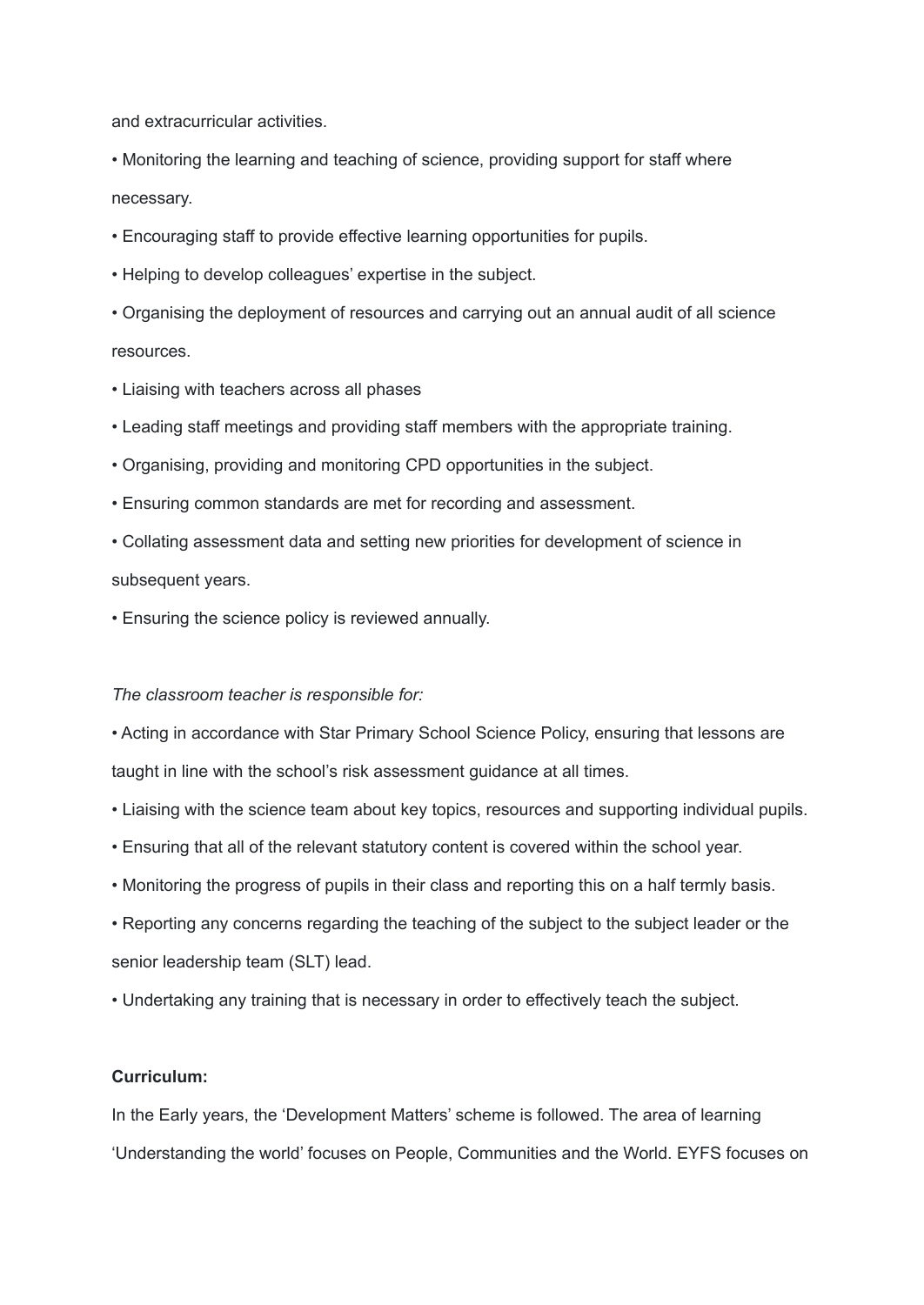a hands-on approach involving exploration and investigation, allowing children to independently explore science, forming their own scientific curiosity and questioning. The National Curriculum is followed from years 1 to 6. Science is taught on a weekly basis for an hour in KS1 and up to two hours in KS2. A progressive approach to teaching ensures that lessons build on prior learning and provide opportunities for guided and independent practice. The Science Team contributes to whole school topic overviews outlining the relevant science teaching in relation to the national curriculum inclusive of lesson ideas.

#### **Teaching and learning:**

Pupils are taught to describe associated processes and key characteristics in common language, as well as understand and use technical terminology and specialist vocabulary. Each lesson includes two foci: one focusing on the subject knowledge, the other on the skill. This ensures both scientific knowledge and skills are taught.

Lessons allow for a wide range of scientific enquiry, including the following:

-Questioning, predicting and interpreting

- -Pattern seeking
- -Practical experiences
- -Collaborative work
- -Carrying out investigation
- -Carrying out time-controlled observations
- -Classifying and grouping
- -Undertaking comparative and fair testing
- -Researching using secondary sources

-Opportunities for outdoor learning are provided where possible and science focused educational visits are encouraged at least once a year.

The science team is responsible for organising science days and weeks, where the whole

school spends the day immersed into a scientific topic and investigation.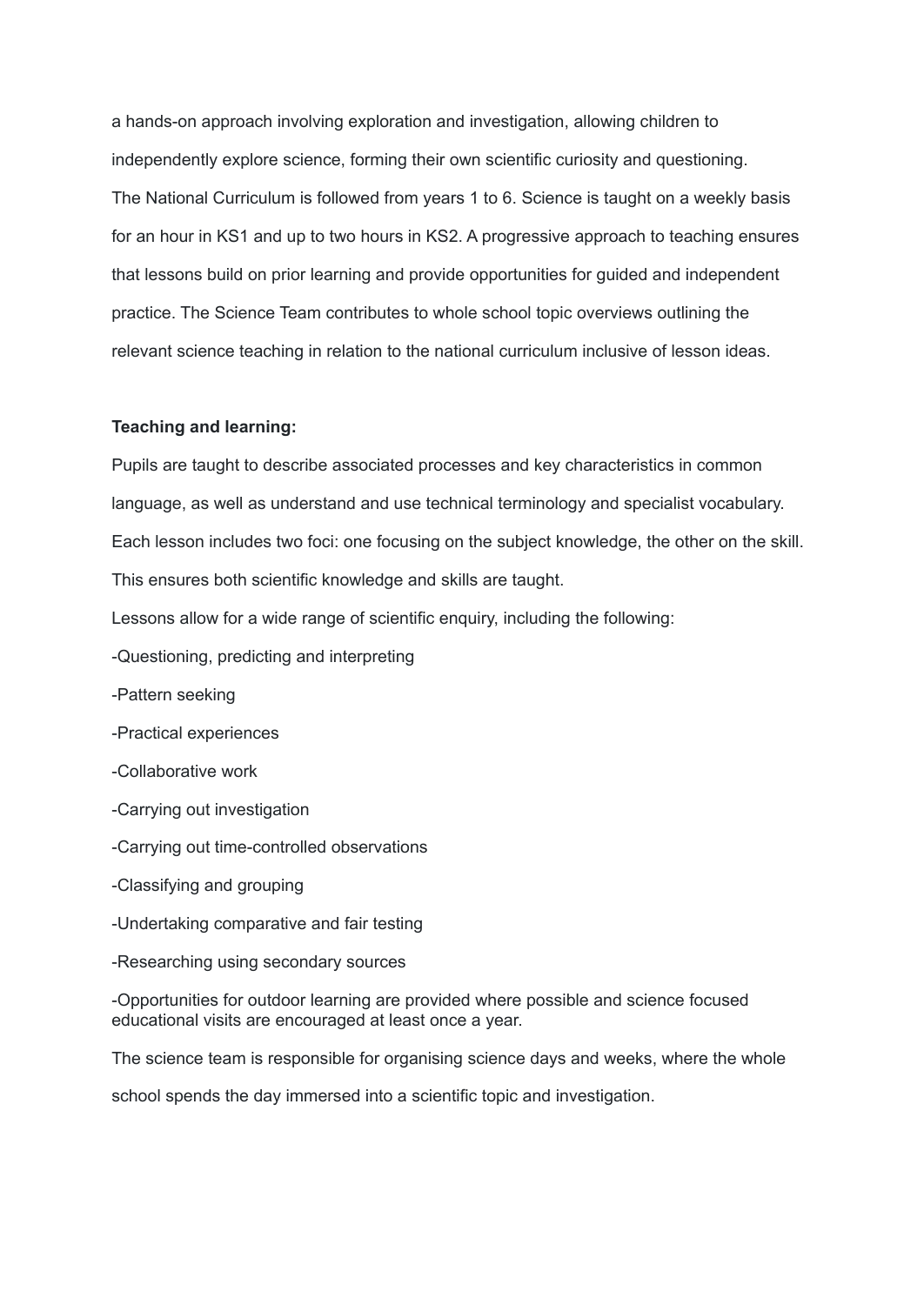#### **Planning and Provision**

Science is linked into a combination of whole school topics across the key stages, linked where appropriate to other subjects to provide meaningful and purposeful opportunities to develop children's skills through a cross-curricular approach.

#### **Planning**

Snap Science is a scheme of work available to all teaching staff for guidance in planning and teaching of science lessons. The Science team has designed lessons to ensure curriculum coverage and teaching of skills. Termly topic overviews include lesson outlines for teachers as the progression of skills providing teachers with a clear understanding of previous learning as well as the next steps in their learning journey. This is used to ensure practitioners have knowledge of previous learning.

#### **Marking**

At least two pieces of work per child per half term must be diagnostically marked by the class teacher. Other written outcomes will be discussed through teacher conferencing and light touch marking addressing misconceptions in the moment.

#### **Assessment**:

Pupils are assessed and their progression is recorded in line with the school assessment

policy. Pupils are assessed continuously through teacher questioning and from using Target Tracker statements per topic taught as well as working scientifically skills which run continuously alongside topics. This shows who is working below expectations, meeting expectations and exceeding expectations and this is reviewed by the Science Team on a termly basis.

This information is used by the teacher to form part of the child's annual report to parents. The Science Team keeps evidence of the children's work often as a photographic record on google drive which demonstrates the expected levels of below expectations, meeting expectations and exceeding expectations in Science in each year of the school. This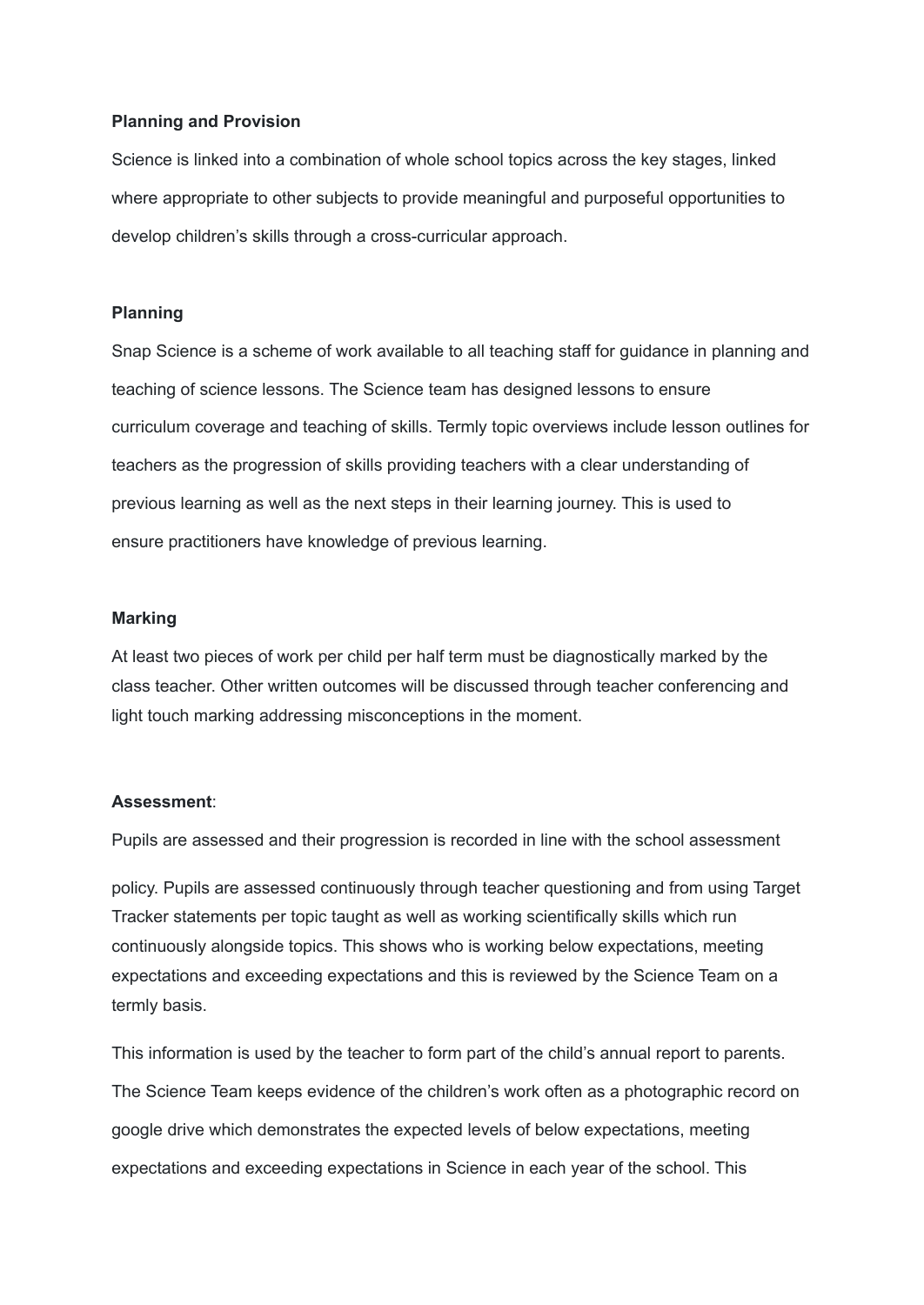portfolio shows progression within a year group as well as across the whole school. This is an ongoing project to build up a representation of progression through the skill areas. Evidence is collected for each year group on a half termly basis.

#### **Equipment and resources:**

Science Equipment is kept in a science trolly in each classroom. The Science Team are responsible for and carry out an annual audit of science resources, reordering any consumables when necessary. Class teachers must liaise with the Science team when requesting resources or equipment. The Science team is responsible for ensuring resources are bought within the amount allocated in the annual budget. Staff members must inform the Science Team of any changes regarding science resources, such as broken items or when new resources are required. Any equipment or resources which are a cause of concern must be reported to the Science Team and removed from pupil use immediately.

#### Inclusion

Star Primary School is committed to providing an appropriate and high quality education to all our children. We believe that *all* children have a common entitlement to a broad and balanced academic and social curriculum which is accessible to them and to be fully included in all aspects of school life and this vision is instilled deep within our science teaching.

#### **Inclusivity:**

As an inclusive school, we aim to offer excellence and choice to all our children. We recognise that we have children of differing ability in all our classes, so we provide suitable learning opportunities for all children by matching the challenge of the task to the ability of the child. We achieve this through a range of strategies:

#### - the removal of barriers to learning and participation

-setting common tasks that are open-ended and can have a variety of responses -setting tasks of increasing difficulty where not all children complete all tasks -grouping children by ability and adapting tasks for each group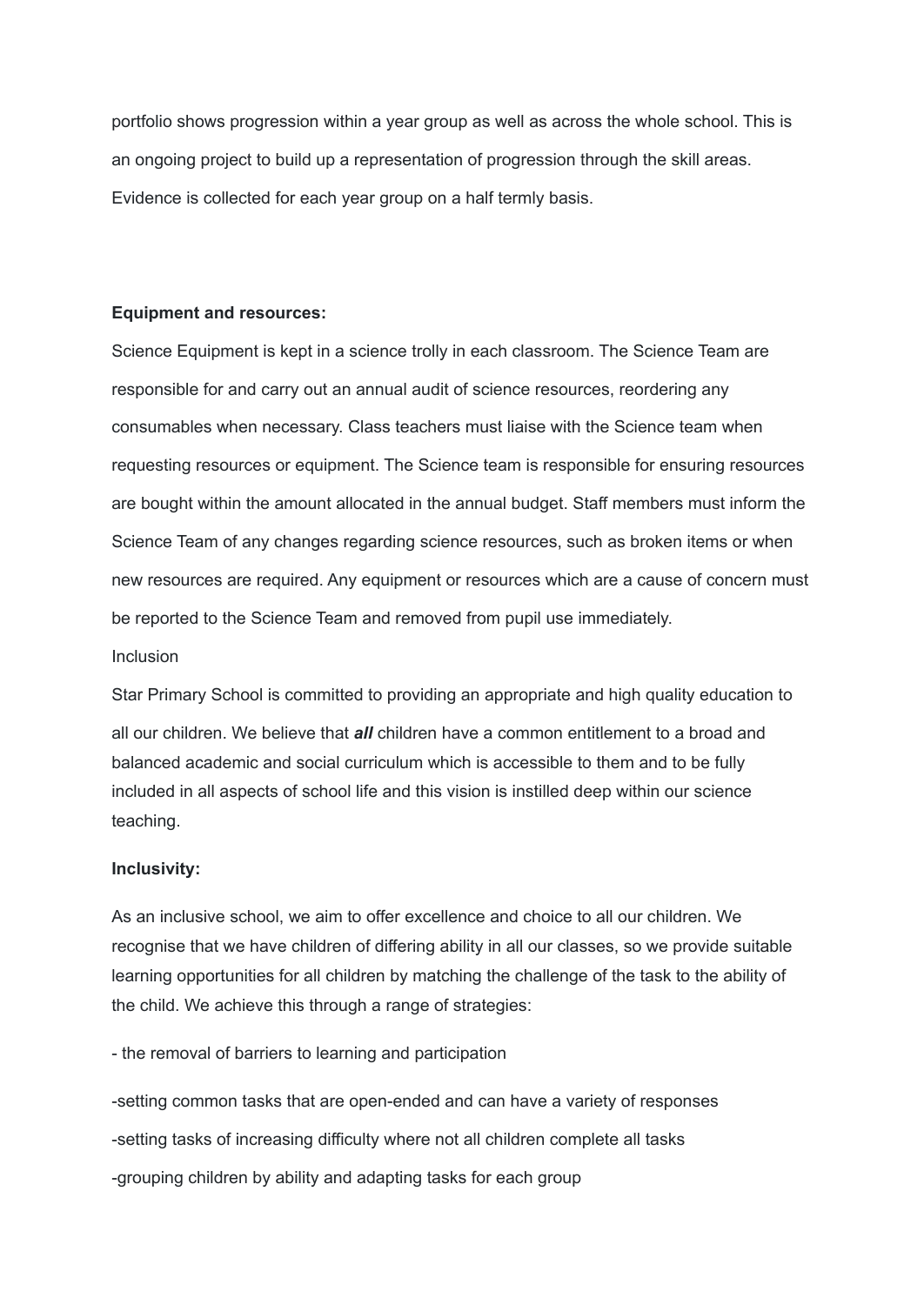-providing a range of challenges with different resources -using additional adults to support the work of individual children or small groups -identifying fast grasping children in Science

#### **Health and safety:**

Health and Safety issues in Science include the storage and use of materials, and the use of tools and techniques in accordance with the Health and Safety requirements.

Children are instructed on the correct and appropriate use of all resources and are supervised during all activities. They are made aware of specific dangers and are shown the appropriate and safe way to use the equipment and materials.

The CLEAPPs website is used to inform teachers about safe ways to work scientifically. Risk Assessments must be carried out where deemed appropriate.

The 'Be Safe' book is also accessible to all teachers (written by The Association for Science Education) on health and safety matters in the teaching of Science in the classroom. Snap Science scheme of work has guidance on health and safety in the classroom and facilitates teacher's planning.

#### **Equal Opportunities:**

All children within the school regardless of race, gender, ethnicity or ability should have equal access and entitlement to a wide range of scientific skills, techniques and experiences, taking into account the individual needs of all children. This is in accordance with the school's Equal Opportunity and Inclusion Policies. Regular assessment of pupil needs and understanding plays a vital role here as does the provision of appropriate resources.

#### **Monitoring and Review**

This policy will be reviewed by the science team and SLT annually. The policy will be shared with staff and Governors (7th January 2022)